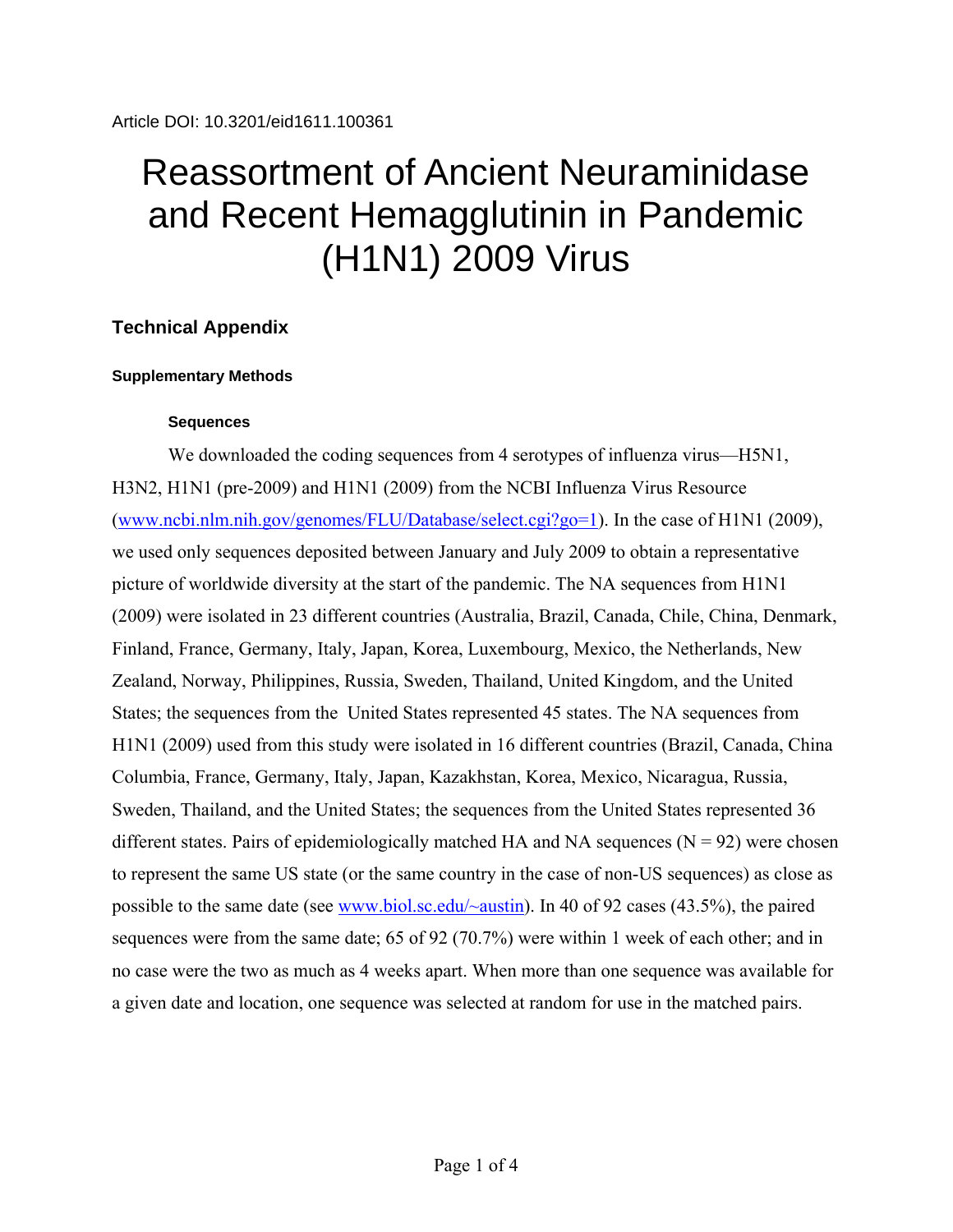#### **Statistical Methods**

The sequences (Supplementary Tables 1 and 2, [www.biol.sc.edu/~austin\)](http://www.biol.sc.edu/%7Eaustin) were translated and aligned using the Prank program (*1*), and the alignment was imposed on the DNA sequences. Sequences containing undetermined nucleotides, premature stop codons and /or gaps were excluded from the analysis; partial sequences and laboratory strain sequences were also excluded from the analysis. Using the MEGA 4.0 program (*2*), we calculated the number of synonymous substitutions per synonymous site  $(d<sub>S</sub>)$  and the number of nonsynonymous substitutions per nonsynonymous site  $(d_N)$  by the method of Li (3). This method was used because it takes into account the effect of transitional bias, which is particularly important in the case of 2-fold degenerate sites (3). The synonymous nucleotide diversity (symbolized  $\pi_S$ ) is defined as the mean of  $d<sub>S</sub>$  for all pairwise comparisons among a set of sequences, while the nonsynonymous nucleotide diversity (symbolized  $\pi_N$ ) is the mean of  $d_N$  for all pairwise comparisons among a set of sequences. Standard errors of  $\pi_S$  and  $\pi_N$  were estimated by the bootstrap method (4).

In each of the viruses, gene diversity ("heterozygosity") was estimated at each polymorphic site by the formula:

$$
1-\sum_{i=1}^n x_i^{2}
$$

where *n* is the number of alleles and  $x_i$  is the frequency of the  $i^{\text{th}}$  allele in the set of sample sequences analyzed (*5,* p. 177). In coding regions, single-nucleotide polymorphisms (SNPs) were classified either as synonymous or nonsynonymous depending on their effect of the encoded amino acid sequence. Ambiguous sites were excluded from these analyses. The latter included sites at which both synonymous and nonsynonymous variants occurred in the set of sequences analyzed. Also excluded were certain polymorphic sites within codons with two or more polymorphic sites, when the polymorphism could be considered synonymous or nonsynonymous depending on the pathway taken by evolution. (For example, consider the two codons CTA and TTT. A mutation  $C \rightarrow T$  in the first position would be synonymous if there were A in the third position, but not if there were T in the third position). Comparing gene diversities at synonymous and nonsynonymous polymorphic site provides evidence of ongoing purifying selection against slightly deleterious variants present in a population, since purifying selection will reduce the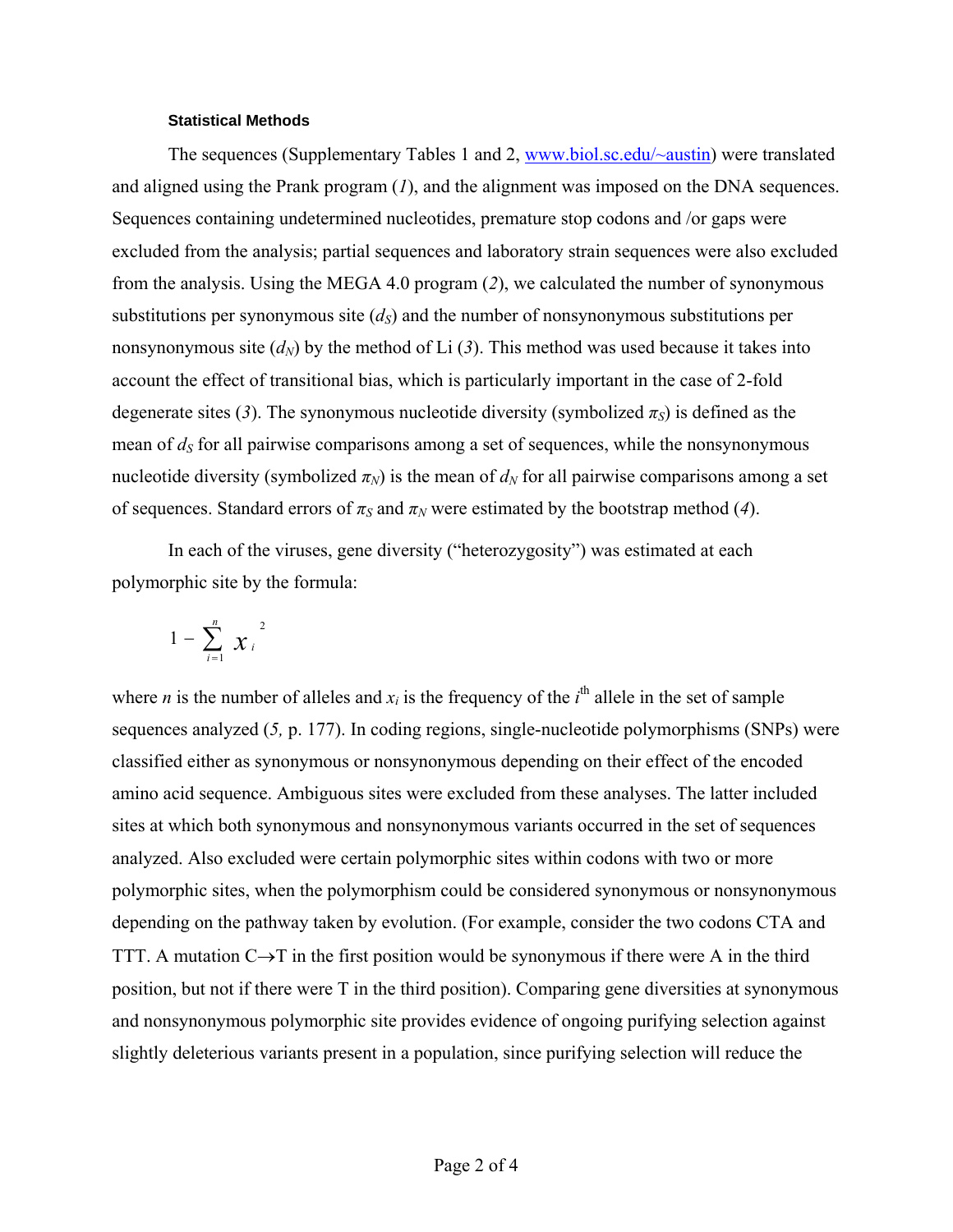frequency of slightly deleterious nonsynonymous variants in comparison to synonymous variants in the same genes (*6*–*9*).

Gene diversities were not normally distributed. Therefore, in testing for differences in mean gene diversity between synonymous and nonsynonymous SNP sites, randomization tests were used. In each test, 1,000 pseudo-datasets were created by sampling (with replacement) from the data; a difference between two categories was considered significant at the  $\alpha$  level if it was greater than the absolute value of  $100(1-\alpha)$ % of the differences observed between the same categories in the pseudo-datasets.

The amino acid positions in HA at which a residue not seen in our sample of H1N1 (pre-2009) was fixed (i.e., at 100% frequency) in our sample of H1N1 (2009) were mapped on the crystal structure of HA from H1N1 (2009) (*10*) using RasTop version 2.2 (www.geneinfinity.org/rastop/).

#### **References**

- 1. Löytynoja A, Goldman N. An algorithm for progressive multiple alignment of sequences with insertions. Proc Natl Acad Sci U S A. 2005;102:10557–62[. PubMed](http://www.ncbi.nlm.nih.gov/sites/entrez?cmd=Retrieve&db=PubMed&list_uids=16000407&dopt=Abstract) [DOI:](http://dx.doi.org/10.1073/pnas.0409137102)  [10.1073/pnas.0409137102](http://dx.doi.org/10.1073/pnas.0409137102)
- 2. Tamura K, Dudley J, Nei M, Kumar S. MEGA4: Molecular Evolutionary Genetics Analysis (MEGA) software version 4.0. Mol Biol Evol. 2007;24:1596–9. [PubMed](http://www.ncbi.nlm.nih.gov/sites/entrez?cmd=Retrieve&db=PubMed&list_uids=17488738&dopt=Abstract) [DOI: 10.1093/molbev/msm092](http://dx.doi.org/10.1093/molbev/msm092)
- 3. Li W-H. Unbiased estimates of the rates of synonymous and nonsynonymous substitution. J Mol Evol. 1993;36:96–9. [PubMed](http://www.ncbi.nlm.nih.gov/sites/entrez?cmd=Retrieve&db=PubMed&list_uids=8433381&dopt=Abstract) [DOI: 10.1007/BF02407308](http://dx.doi.org/10.1007/BF02407308)
- 4. Nei M, Kumar S. Molecular evolution and phylogenetics. New York: Oxford University Press; 2000.
- 5. Nei M. Molecular evolutionary genetics. New York: Columbia University Press; 1987.
- 6. Hughes AL. Micro-scale signature of purifying selection in Marburg virus genomes. Gene. 2007;392:266–72[. PubMed](http://www.ncbi.nlm.nih.gov/sites/entrez?cmd=Retrieve&db=PubMed&list_uids=17306473&dopt=Abstract) [DOI: 10.1016/j.gene.2006.12.038](http://dx.doi.org/10.1016/j.gene.2006.12.038)
- 7. Hughes AL. Near neutrality: leading edge of the neutral theory of molecular evolution. Ann N Y Acad Sci. 2008;1133:162–79[. PubMed](http://www.ncbi.nlm.nih.gov/sites/entrez?cmd=Retrieve&db=PubMed&list_uids=18559820&dopt=Abstract) [DOI: 10.1196/annals.1438.001](http://dx.doi.org/10.1196/annals.1438.001)
- 8. Hughes AL. Small effective population sizes and rare nonsynonymous variants in potyviruses. Virology. 2009;393:127–34. [PubMed](http://www.ncbi.nlm.nih.gov/sites/entrez?cmd=Retrieve&db=PubMed&list_uids=19695658&dopt=Abstract) [DOI: 10.1016/j.virol.2009.07.016](http://dx.doi.org/10.1016/j.virol.2009.07.016)